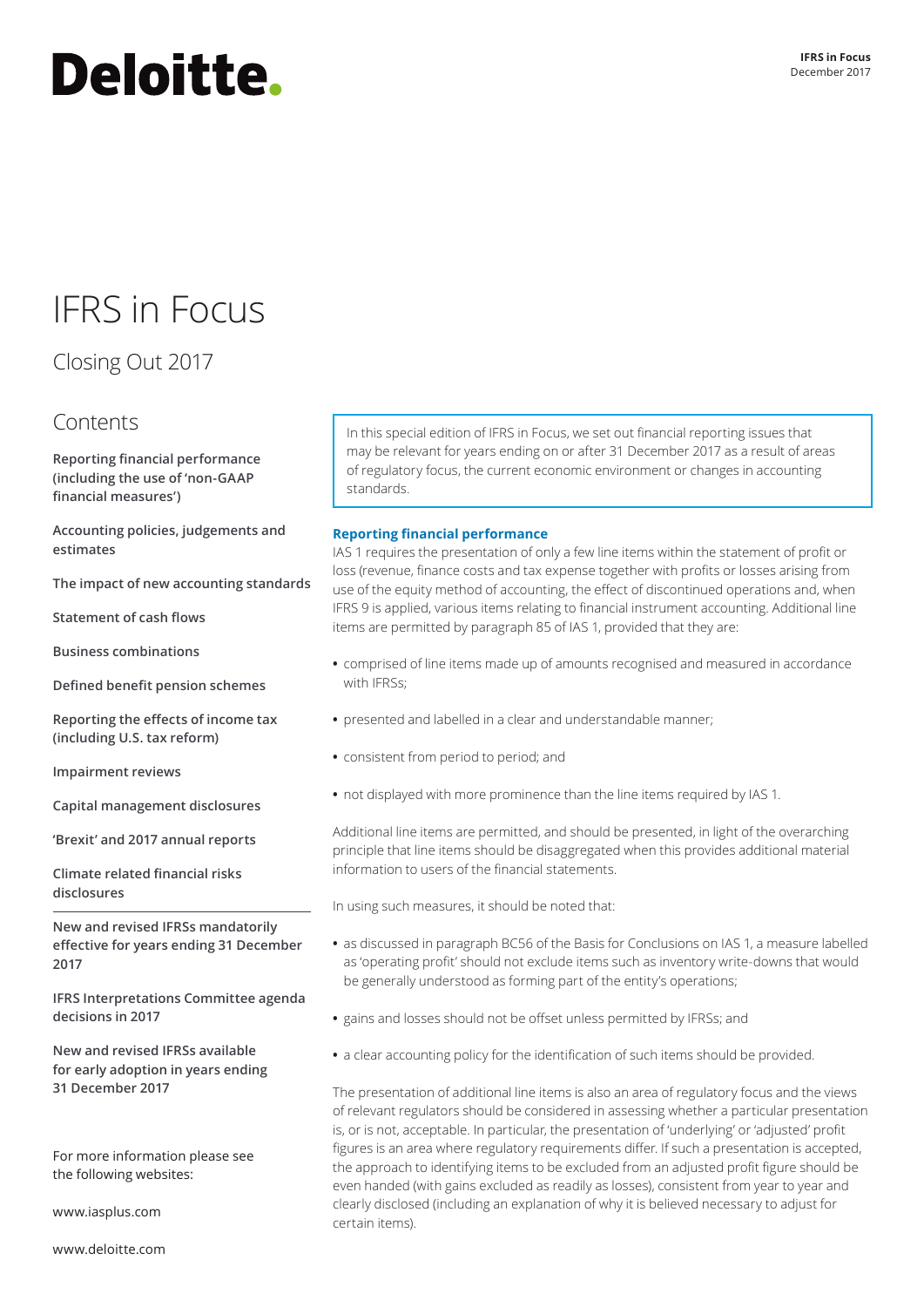#### **Non‑GAAP financial measures**

The use of 'non‑GAAP' figures (sometimes referred to using other terms such as 'Alternative Performance Measures') outside the financial statements themselves has also been an area of regulatory concern in many jurisdictions around the world, with the International Organisation of Securities Commissions (IOSCO) publishing a [Final Statement on Non‑GAAP Financial Measures](http://www.iosco.org/library/pubdocs/pdf/IOSCOPD532.pdf) in 2016 which is summarised below.

#### **IOSCO Statement on Non‑GAAP Financial Measures**

**Scope** – Applies to 'non‑GAAP financial measures' being numerical measures of an issuer's current, historical or future financial performance, financial position or cash flow that is not a GAAP measure (defined as a measure determined pursuant to the issuer's financial reporting framework included in, for example, a press release or narrative section of an annual report).

Neither disclosures contained within the financial statements nor operating or statistical measures that are not financial measure are within the scope of the statement.

**Defining the non‑GAAP Financial Measure** – The measure should be defined, explained (including a statement that it is not a standardised measure), clearly labelled and the reason for its use (including an explanation of why the information is useful to investors) explained.

**Unbiased purpose** – Non‑GAAP measures should not be used to avoid the presentation of adverse information.

**Prominence of presentation of GAAP measures** – Non‑GAAP measures should not be presented with more prominence than the most directly equivalent GAAP measure.

**Reconciliation to comparable GAAP measures** – A clear and quantitative reconciliation to the most directly equivalent GAAP measure should be provided.

**Presentation consistently over time** – Comparative values should be presented and non‑GAAP measures generally presented consistently from year to year. Any changes to a non‑GAAP measure (or cessation of use of a non-GAAP measure) should be explained with comparative figures adjusted accordingly.

**Recurring items** – In IOSCO's experience, there are rarely circumstances in which restructuring costs or impairment losses can be justified as being 'non‑recurring', 'infrequent' or 'unusual'.

**Access to associated information** – Information supporting the use and calculation of non‑GAAP measures should be readily available to users either by directly accompanying the measure or by a cross-reference to where the information is available.

Other regulators have their own requirements that limit (in some case more strictly than these guidelines) the use of such information. The guidance of the U.S. Securities and Exchange Commission on the use of non‑GAAP measures, which is applicable to IFRS reporters', is covered in the [Deloitte roadmap to non‑GAAP financial](https://www.iasplus.com/en-us/publications/us/roadmap-series/non-gaap)  [measures,](https://www.iasplus.com/en-us/publications/us/roadmap-series/non-gaap) whilst the European Securities and Markets Authority has issued its own [Guidelines on Alternative](https://www.esma.europa.eu/press-news/esma-news/esma-publishes-final-guidelines-alternative-performance-measures)  [Performance Measures](https://www.esma.europa.eu/press-news/esma-news/esma-publishes-final-guidelines-alternative-performance-measures).

The Deloitte publication ['Alternative performance measures: A practical guide](https://www.iasplus.com/en/publications/global/other/apm)' provides additional guidance on the use of APMs, setting out what is considered best practice and providing real-life examples of how entities present such measures.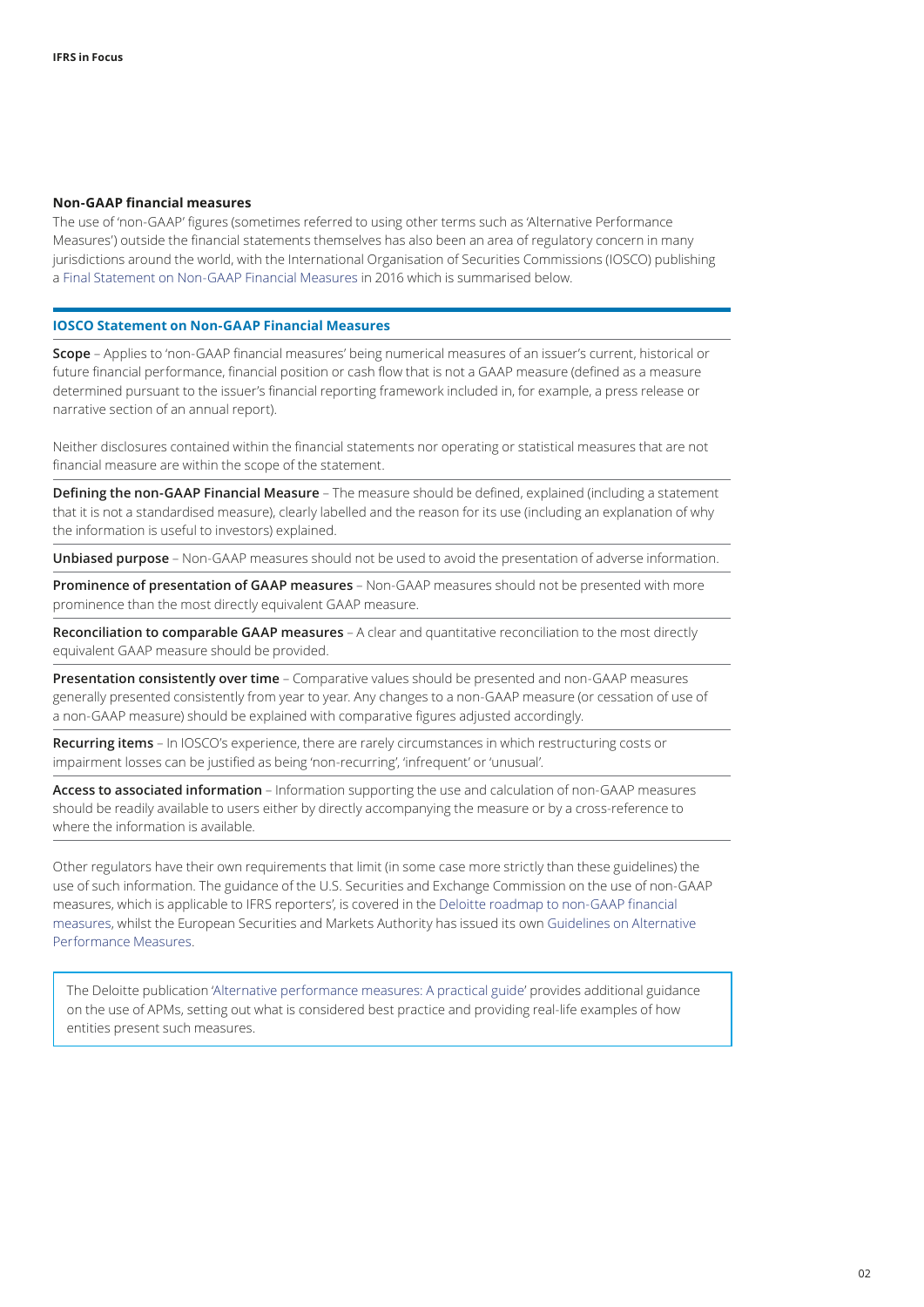#### <span id="page-2-0"></span>**Accounting policies, judgements and estimates**

A primary source of information enabling investors to understand the items in the financial statements is a clear description of the accounting policies applied in producing those numbers. IAS 1 *Presentation of Financial Statements* requires this to be supplemented by a discussion of:

- **•** the most significant judgements made in applying those policies; and
- **•** the major sources of estimation uncertainty (including assumptions made about the future) that have a significant risk of resulting in a material adjustment to the carrying amount of assets and liabilities in the next financial year.

A Deloitte '[IFRS in Focus](https://www.iasplus.com/en/publications/global/ifrs-in-focus/2017/ias-1-disclosures)' publication provides more detail on the disclosure of significant judgements and sources of estimation uncertainty.

An effective description of accounting policies should include clear, entity‑specific discussion of the policies applied to material transactions and balances, covering ongoing elements of the business (for example, revenue and cost recognition policies for each revenue stream) as well as one-off transactions such as significant business combinations and, perhaps as importantly, should *exclude* irrelevant repetition of the requirements of accounting standards in respect of items that are not material to the entity.

The requirements for disclosure of critical judgements and of estimation uncertainty are separate and address distinct issues. In broad terms, a critical **judgement** is applied in *characterising* a transaction or item (for example, whether a debt restructuring is a modification or an extinguishment or which party was the acquirer in a business combination) whilst **estimation** uncertainty is concerned with the *value* of, for example, a provision for an uncertain tax position or the net realisable value of inventory. It is helpful to distinguish clearly between the two both in preparing and presenting useful disclosures.

It is also important to bear in mind that IAS 1 refers to the judgements that have had "the most significant effect" and to "major sources" of estimation uncertainty. A comprehensive discussion of a small number of issues that genuinely demanded management scrutiny in the current year is of more value than a superficial reference to many items which may have been relatively unproblematic. In respect of estimation uncertainties, it should also be noted that this disclosure requirements refers specifically to a risk of material adjustment **within the next financial year**. Information about longer term uncertainties might be useful as additional disclosure, but does not form part of this IAS 1 requirement.

Finally in respect of estimation uncertainties, the quantitative elements of the disclosures should not be overlooked, including the carrying amounts of the assets and liabilities in question, the sensitivity of balances to changes in estimates and, if an uncertainty is expected to be resolved within the next year, the range of possible outcomes.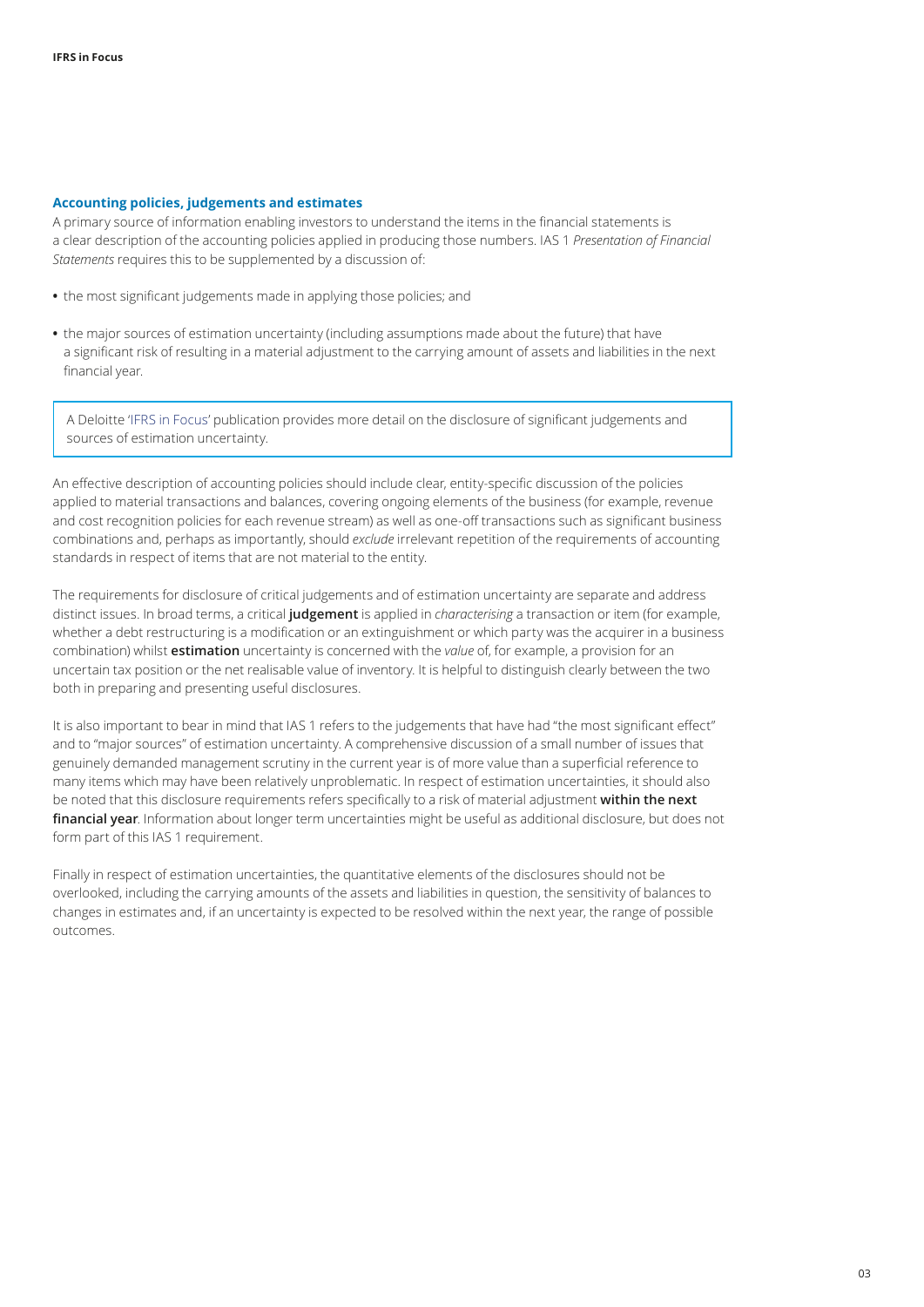#### **IASB Practice Statement – Making Materiality Judgements**

Changes to IAS 1 in 2014 re‑iterated that the concept of materiality applies to disclosure in financial statements, meaning that even if a disclosure is required by a particular Standard, it need not be provided if immaterial. However, the consideration of materiality in financial statements, including what information should be excluded to avoid 'disclosure overload' remains a significant issue in financial reporting. Recognising this, in September 2017 the IASB issued a Practice Statement providing guidance on how to make materiality judgements in preparing financial statements. The guidance is non‑mandatory and is available for immediate use.

The Practice Statement lays out a four-step process that could be helpful in framing a consideration of whether items are material, although it acknowledges that other methods may also be appropriate.

Step 1 – Identification of potentially material information, taking into account both the requirements of accounting standards and the information needs of primary users.

Step 2 – Assessment of whether this information is material through consideration of various quantitative and qualitative factors.

Step 3 – Organisation of information identified as material to communicate it effectively and efficiently.

Step 4 – An overall review of the draft financial statements to determine whether all material information has been identified as an item judged immaterial in isolation could be deemed material in the context of other information in a complete set of financial statements.

A Deloitte '[IFRS in Focus](https://www.iasplus.com/en/publications/global/ifrs-in-focus/2017/materiality-ps)' publication provides more detail on the Practice Statement.

#### <span id="page-3-0"></span>**The impact of new accounting standards**

As the significant new standards IFRS 15 *Revenue from Contracts with Customers* and IFRS 9 *Financial Instruments* are mandatorily effective for annual periods beginning on or after 1 January 2018, December 2017 annual reports will be published after the date of initial application of those standards. The effective date of IFRS 16 *Leases* (annual periods beginning on or after 1 January 2019) also draws closer. As such, the need for entity-specific, quantitative disclosure on the likely changes in accounting in line with the requirements of IAS 8 *Accounting Policies, Changes in Accounting Estimates and Errors* intensifies and becomes an area of increasing regulatory focus. Indeed, regulators in many jurisdictions have expressed their expectations in this area and preparers should be aware of these in preparing 2017 annual reports.

As December 2017 annual reports will be issued after the effective date of IFRS 15 and IFRS 9 it might be expected that implementation analyses will be more advanced than was the case a year ago, allowing further elaboration and development of information provided in previous financial statements, including:

- **•** Accounting policies to be applied, both on an ongoing basis and in respect of transition and the use of practical expedients.
- **•** An explanation of the changes to amounts reported under existing standards, disaggregated as appropriate.
- **•** The amount and nature of expected possible impacts compared to previously recognised amounts.

A clear description of new accounting policies is necessary to explain how for example, revenue accounting might change in respect of the principal‑agent analysis or the basis for 'unbundling' elements of a contract and how the expected credit loss model of IFRS 9 might affect the recognition and measurement of impairment losses on financial assets.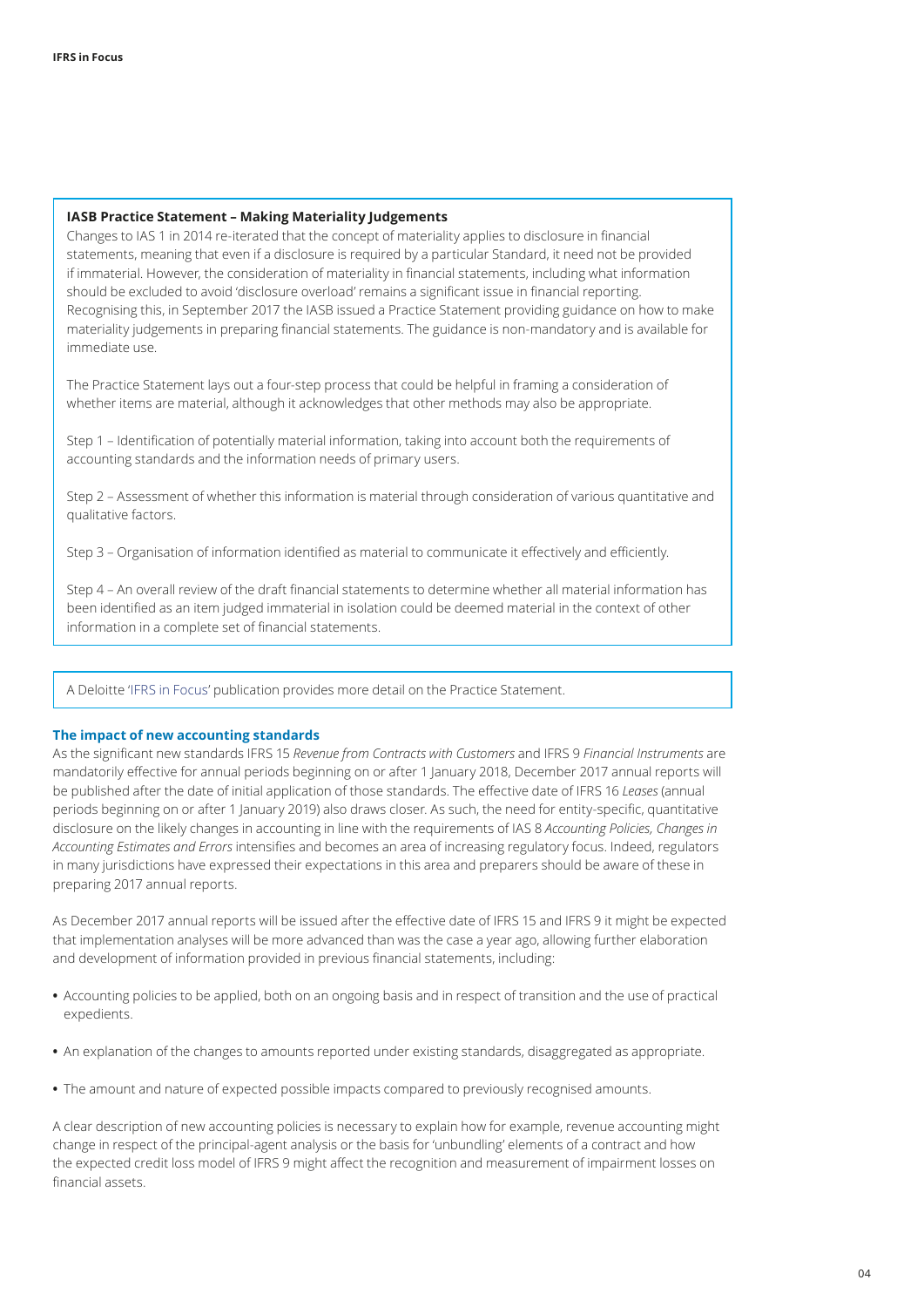When quantitative information is provided on the effect of a new standard, it should be disaggregated as appropriate (for example, information on the operating segments likely to be most affected could be useful to investors).

The effects of IFRS 15 and IFRS 9 can be many and varied depending on the precise nature of an entity's transactions. A suite of resources on each standard is available via [www.iasplus.com,](https://www.iasplus.com/en) whilst your local Deloitte member firm can be contacted in respect of assistance with projects to implement new accounting requirements.

#### **Recent developments on IFRS 9**

As the effective date of IFRS 9 approaches, the IASB and IFRS Interpretations Committee have continued to discuss issues arising in the Standard's implementation.

One of these issues resulted in the publication in October 2017 of an amendment to the Standard *Prepayment Features with Negative Compensation*. This adjusts the 'solely payments of principal and interest' (SPPI) criterion to allow, in certain circumstances, for a feature in which a counterparty choosing to repay a loan early could receive (rather than, as is more usual, pay) compensation. Provided certain conditions are met, this will allow such loan assets, subject to the other criteria in IFRS 9, to be measured at amortised cost rather than at fair value.

The Basis for Conclusions on these amendments also provided clarification on an unrelated issue – that of accounting for a modification or exchange of a financial liability that is not significant enough to result in derecognition of the liability (and recognition of a new liability at its fair value). The Basis for Conclusions states that such a modification should be treated as a revision of estimated cash flows (resulting in an immediate gain or loss) rather than, as is the predominant treatment under IAS 39 *Financial Instruments: Recognition and Measurement*, the changes to cash flows being factored into the interest expense recognised over the remaining life of the liability.

Because the clarification of the accounting for modifications formed part of the Basis for Conclusions, rather than being an amendment to IFRS 9 itself, it should be applied on initial application of IFRS 9.

A Deloitte ['A Closer Look'](https://www.iasplus.com/en/publications/global/a-closer-look/ifrs-9-modification) publication provides more detail on the effect of IFRS 9 on the accounting for modifications of financial liabilities.

As the effective date of IFRS 16 is a year later, assessments of the impact of that standard are (unless an entity intends to adopt early) likely to be less well advanced and, therefore, entities are likely to be more limited in their ability to provide detailed, quantitative information on the impact of this standard. However, entities should to the extent that they are reasonably estimable, provide entity specific, qualitative disclosure. Furthermore, entities should be aware of the possibility of additional scrutiny of their operating lease commitments disclosure prepared under IAS 17 *Leases* as it is used as a guide to the likely impact of IFRS 16 and will (depending on the transition method selected) need to be reconciled to the lease liability recognised upon application of IFRS 16.

The need for governance and control over preparation of these disclosures should also not be overlooked. Although not yet reflected in the primary statements, this information is part of the financial statements and should be robust enough to be used for that purpose.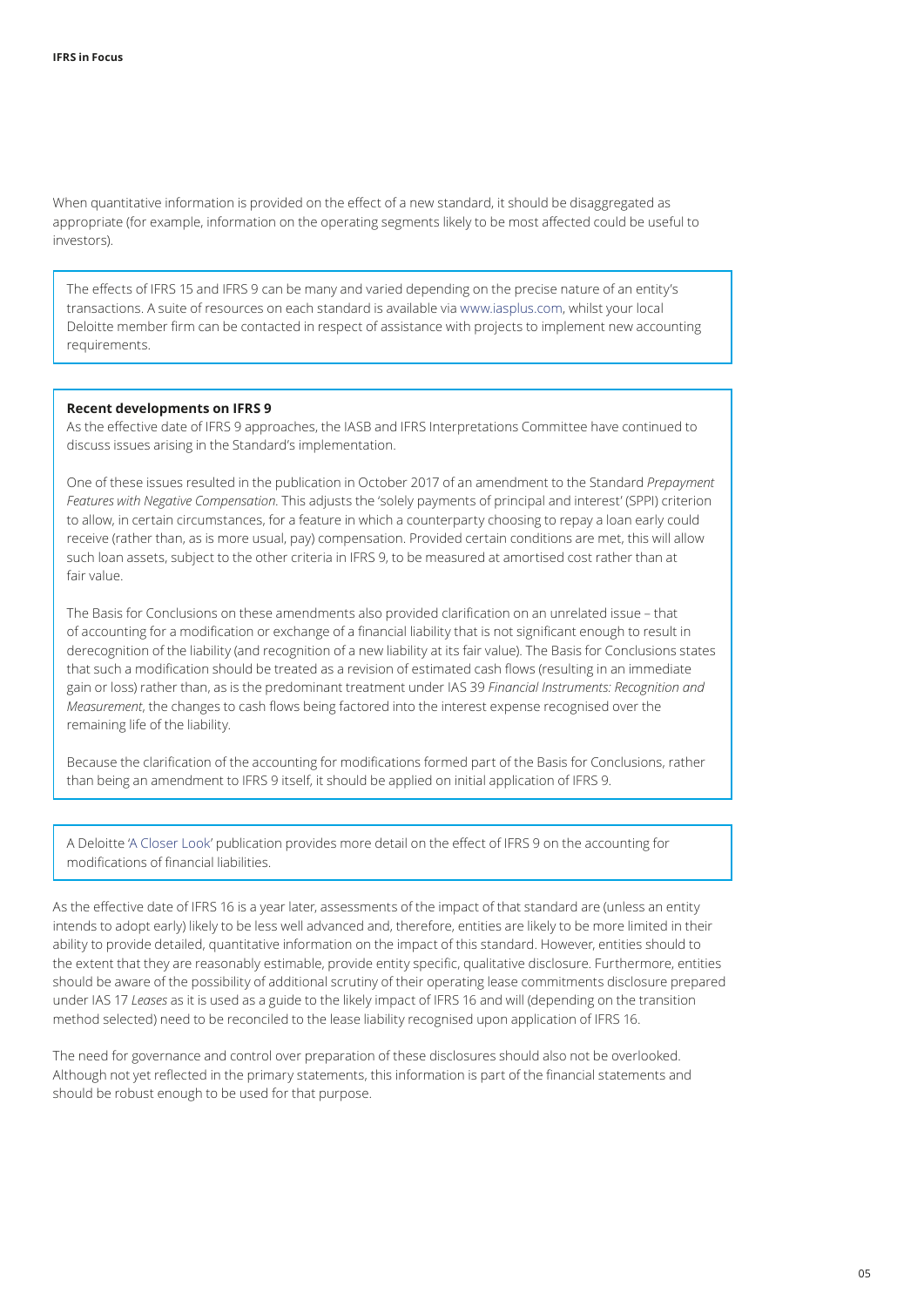#### <span id="page-5-0"></span>**Statement of cash flows**

The proper presentation of cash flows and related disclosures remain an area of regulatory focus, with issues raised on, amongst other things:

- **•** The allocation of payments made for finance leases between repayment of capital (classified as financing cash flows) and interest (classified as operating or financing cash flows in line with the entity's policy for other interest payments). This will become relevant to more payments upon adoption of IFRS 16 when, subject to limited practical expedients, all leases will be treated as having a capital and an interest element.
- **•** Payments such as acquisition expenses which might be thought of as relating to an investment but do not result in a recognised asset and, as such, should be classified as operating cash flows.
- **•** The presentation and disclosure of factoring and reverse factoring transactions.

Amendments to IAS 7, requiring disclosure of changes in liabilities from financing activities (sometimes termed a 'gross debt reconciliation'), are effective for December 2017 year-ends. Presentation of a 'net debt reconciliation' is already common practice in some jurisdictions and one which remains acceptable, but previous adopted presentations should be reviewed to ensure they comply with the requirements of the amended standard – particularly that:

- **•** They enable users to link items in the reconciliation to the statement of financial position and statement of cash flows.
- **•** Non‑cash changes and items that will result in a financing cash flow in the future are included in the reconciliation.
- **•** Financial assets (for example, a derivative in an asset position that is designated as a hedge of a financial liability) are included in the reconciliation if they will give rise to financing cash flows.

Other disclosures supporting the statement of cash flows that continue to fall short of regulators' expectations include:

- **•** Explanations of policies on the identification of cash and cash equivalents, including when applicable the reconciliation of the amounts with the equivalent items reported in the statement of financial position (for example, in respect of uncommitted bank facilities and cash pool facilities).
- **•** 'Restricted cash' balances, which might be particularly relevant for groups operating in jurisdictions with controls over currency exchange or repatriation.

#### <span id="page-5-1"></span>**Business combinations**

Business combinations are often very large, very complex transactions that can give rise to a variety of issues not encountered in other circumstances. Some of these issues are discussed below.

#### **Identification of a business combination and of the acquirer**

In characterising a transaction in which, by whatever means, one entity obtains control of another, it is first necessary to ask two questions:

- **•** Is this a business combination?
- **•** If so, which entity is the acquirer?

These questions are significant as they determine, firstly, whether the fair value exchange model of IFRS 3 (resulting in the recognition of assets and liabilities at fair value and of goodwill and the immediate expensing of transaction costs) applies, or whether a cost allocation approach (with no goodwill recognised and possible capitalisation of transaction costs) is appropriate and, if there is a business combination, which of the entities' assets and liabilities should be fair valued (the acquiree) and which should not (the acquirer). As such, insufficient consideration of these points can give rise to fundamentally incorrect accounting.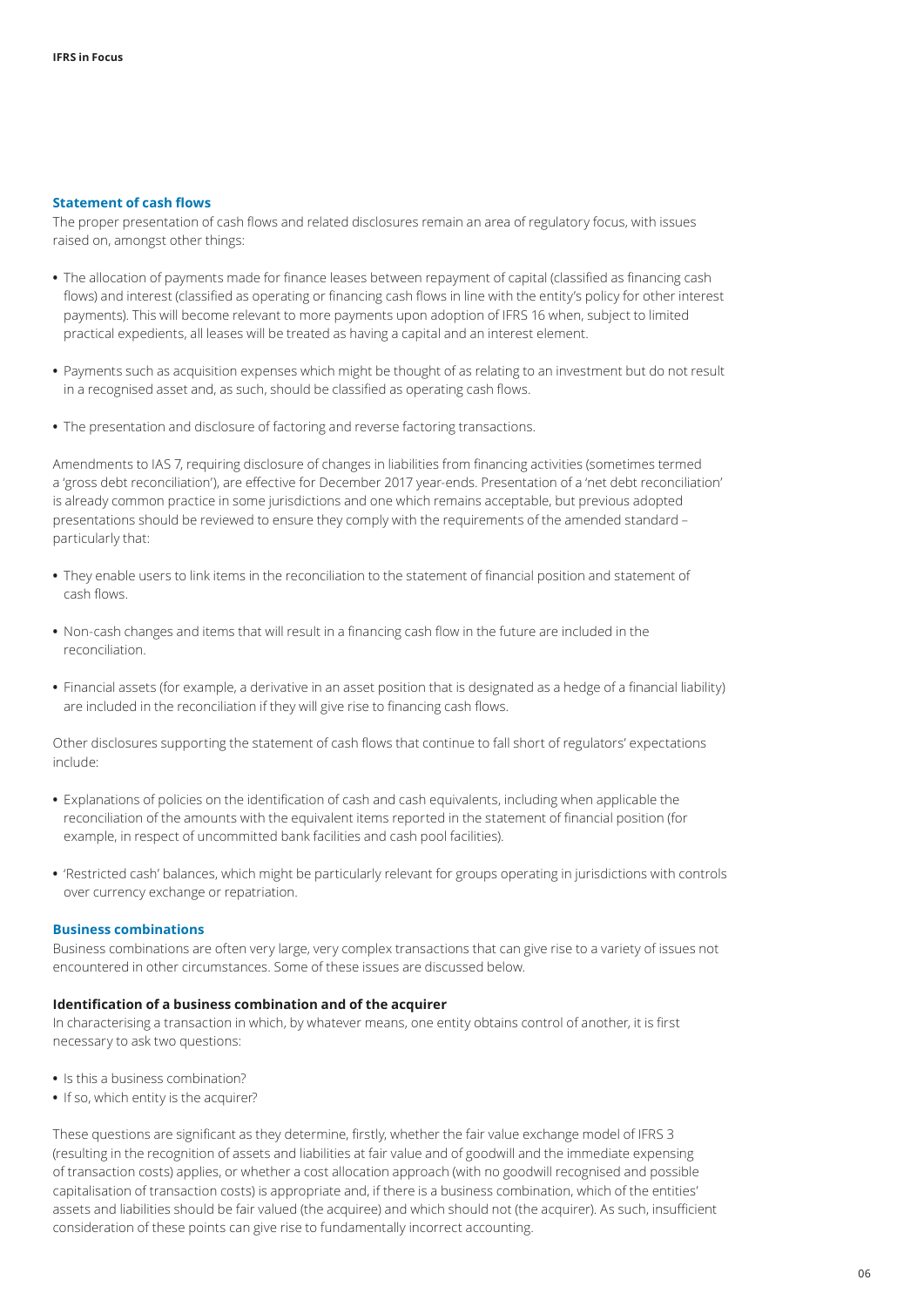IFRS 3 provides guidance on both of these issues, but by means of a number of indicators that must be considered carefully.

#### **Identification and valuation of intangible assets**

Business combinations in which a large amount of goodwill is recognised, while few or no intangible assets are identified, are likely to attract regulatory attention.

IFRS 3 requires the recognition at fair value of intangible assets that are either separable (capable of being separated from the acquiree and monetised in some way) or that arise from contractual or legal rights. This results in the recognition of many assets (e.g. brands and customer relationships) that might not be recognised outside a business combination. Careful consideration of which assets should be identified is needed.

Once intangible (and, indeed, other) assets are identified, their fair value must then be determined in accordance with IFRS 13.

#### **Business combinations and deferred tax**

A common complication in the accounting for a business combination is the recognition and measurement of deferred tax balances. Amongst other things, it should be noted that:

- **•** Deferred tax should not be recognised in respect of goodwill balances recognised in a business combination.
- **•** For other assets and liabilities, the 'initial recognition exception' in IAS 12 *Income Taxes* does not apply to assets and liabilities recognised in a business combination, meaning that deferred tax will need to be recognised for both assets and liabilities recognised in the acquiree's financial statements and items (for example, some intangible assets) only recognised when a business combination occurs.
- **•** In measuring such balances, care should be taken in determining the tax base of an asset or liability, which depending on local tax law may remain at its previous value or be reset to a different value as a result of the business combination.
- **•** The assessment of whether a deferred tax asset should be recognised should be made at the level of the enlarged group. This (again depending on local tax law) can result in recognition of assets not previously recognised by the acquiree (because, for example, tax losses could now be utilised against profits elsewhere in the group).

#### **Consideration vs remuneration**

It is often the case, particularly in the acquisition of an owner-managed business, for one or more shareholders of an acquiree to continue as employees of the enlarged group after the business combination has completed. In such cases, it becomes important to determine whether payments due or equity to be issued to those people are:

- **•** consideration for the business combination (in which case a liability or equity is recognised at the date of acquisition, with only, when applicable, subsequent movements in value subsequently recognised in profit or loss); or
- **•** remuneration for post‑combination employment (in which case no liability or equity is recognised at the date of acquisition, with the payments recognised in profit or loss in full as an employee cost over the related service period).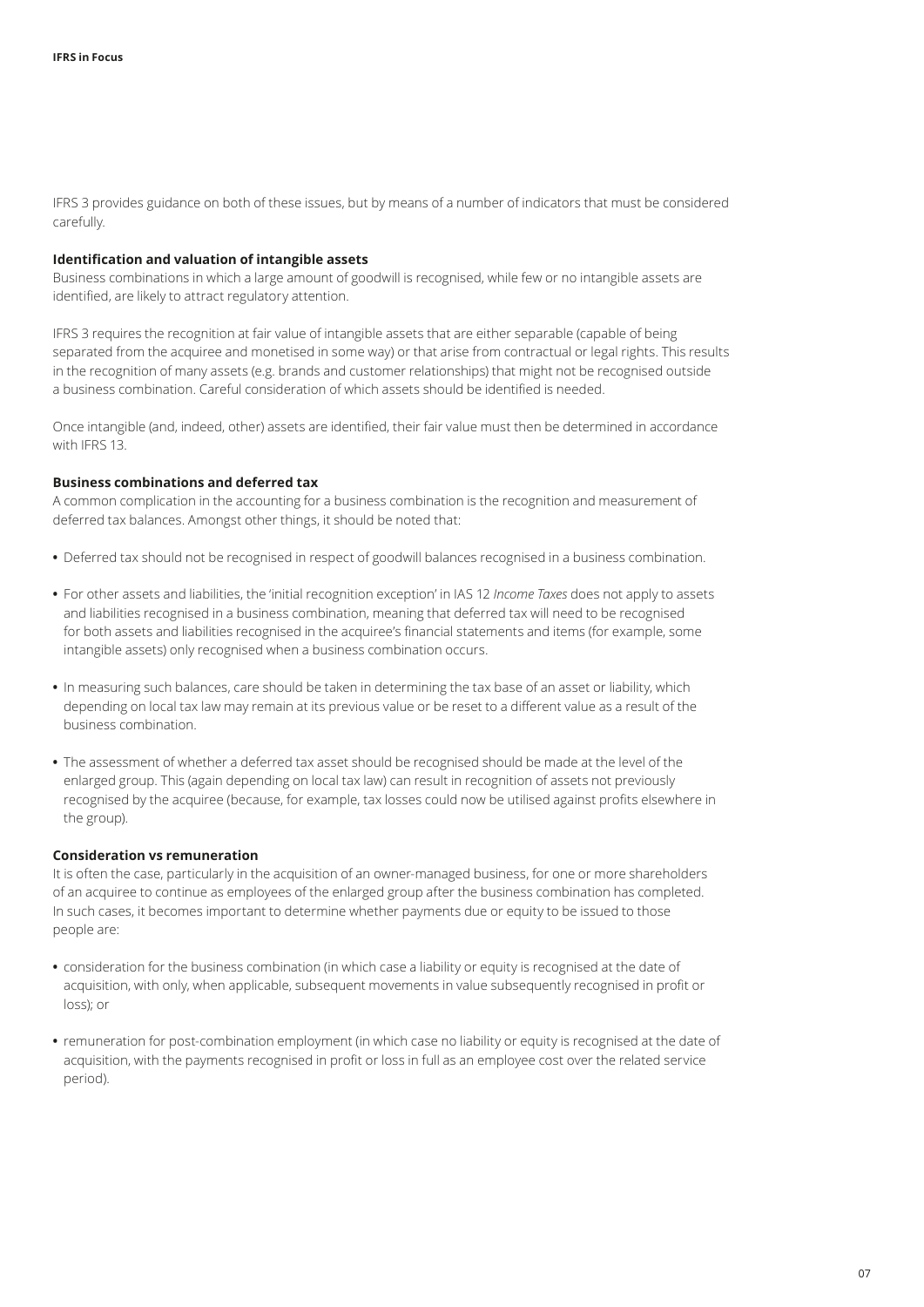Paragraphs B54‑B55 of IFRS 3 provide guidance on making this judgement, but should be read in light of the [January 2013 agenda decision](http://www.ifrs.org/-/media/feature/news/updates/ifrs-ic/2013/ifric-update-jan-2013.pdf) by the IFRS Interpretations Committee that contingent payments which are automatically forfeited if employment terminates are remuneration for post-combination services. In applying that guidance it should be noted that:

- **•** The 'forfeited if employment terminates' criterion is applied strictly, with neither similar payments to exiting shareholders nor a low probability of the employee departing being grounds to override it.
- **•** A thorough analysis of 'good leaver' and 'bad leaver' provisions is necessary, most importantly in determining what payments would be forfeited in a 'normal' departure of the employee of their own volition.
- **•** Proper disclosure of the accounting policies applied to these potentially large and unusual transactions, together with judgements applied in their application, is important.

#### **Bargain purchases**

In most business combinations, the value of consideration paid by the acquirer exceeds the fair value of the acquiree's identifiable net assets, resulting in (subject to adjustments in respect of non‑controlling interests and previously held equity interests in the acquiree) the recognition of goodwill.

However, in the rare circumstances of a 'bargain purchase' this relationship is reversed, resulting in the recognition of an immediate gain in profit or loss but only after a reassessment of whether all relevant assets and liabilities have been identified and whether the fair values of all relevant items have been appropriately determined.

It is important that such a reassessment is performed robustly and if it is finally determined that a bargain purchase has occurred, that appropriate disclosure is provided on how assets and liabilities were reassessed and why a bargain purchase arose (sometimes due to the requirements of IFRS 3 to measure certain assets and liabilities at other than fair value).

In instances where more than one business combination has been undertaken in the year, care should be taken before concluding that aggregation of the disclosures is appropriate as IFRS 3 requires each material business combination to be disclosed separately.

#### **Transactions not addressed by IFRS 3**

Given the range and complexity of business combination transactions, it is perhaps unsurprising that IFRS 3 does not address every possible variant that arises in practice. Notably, the Standard:

- **•** Excludes from its scope the accounting for business combinations under common control (BCUCC), with no other IFRS specifically addressing such transactions.
- **•** Does not address the treatment of a Mandatory Tender Offer (MTO) under which law or regulation requires an acquirer to offer to purchase shares held by remaining non-controlling interests.

An accounting policy for BCUCC is often developed, using the hierarchy in IAS 8 *Accounting Policies, Changes in Accounting Estimates and Errors*, by reference to other accounting frameworks, accounting literature and accepted industry practices, taking into account the expectations of investors and regulators in relevant jurisdictions. As a result, diversity continues to exist in accounting for such transactions.

The IASB currently has a research project on the accounting for Business Combinations under Common Control, with a discussion paper due for publication in the second half of 2018.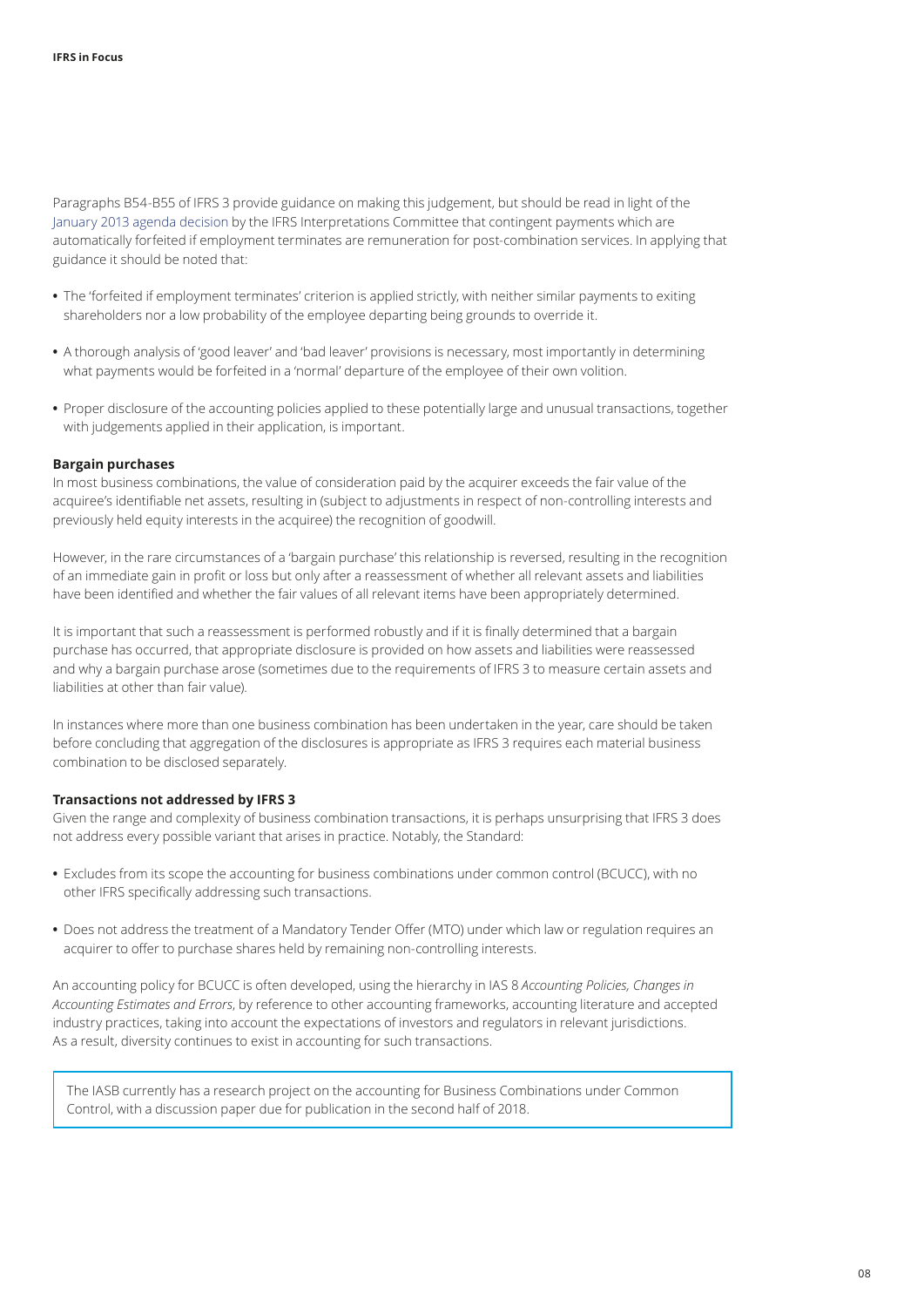The IFRS Interpretations Committee [discussed](http://www.ifrs.org/-/media/feature/news/updates/ifrs-ic/2013/ifric-update-march-2013.pdf) the issue of MTOs in March 2013, no final conclusions were reached but the Committee highlighted the need to determine whether either a contractual financial liability (as defined in IAS 32 *Financial Instruments: Presentation*) or an onerous contract (in the scope of IAS 37 *Provisions, Contingent Liabilities and Contingent Assets*) arise in the circumstances of a particular MTO.

In both cases, it is important that an accounting policy is applied consistently between transactions and is properly disclosed.

#### **The importance of disclosure**

Given the complexity of many business combination transactions and the level of judgement required in measuring resulting assets and liabilities, proper disclosure becomes particularly important.

Amongst other things, clear disclosure should be provided on:

- **•** Business combinations for which the accounting is incomplete at the end of the reporting period in which the combination occurred. In those circumstances, IFRS 3 requires disclosure of the fact that provisional values have been used, why that is the case, the provisional amounts used and any adjustments recognised during the up to 12 month 'measurement period' permitted by the Standard.
- **•** The combined group's revenue and profit or loss had the business combination been completed as of the start of the financial year.
- **•** Assumptions and sensitivities in fair value measurements. For example, contingent consideration based on an entity's future performance is required to be measured at fair value on an ongoing basis and is likely to fall into 'Level 3' of the fair value hierarchy, requiring detailed disclosures under IFRS 13 *Fair Value Measurement*.

#### <span id="page-8-0"></span>**Defined benefit pension schemes**

Defined benefit pension schemes are a complex area of accounting, giving rise to a surplus or deficit figure that is in fact the net of:

- **•** The obligation to pay benefits to members, measured using the projected unit credit method.
- **•** Plan assets, measured at their fair value.
- **•** The effect of IAS 19's 'asset ceiling', a function of the refunds or reductions in future contributions available to the employer.

As a result, even when the statement of financial position shows a small (or even nil) net position, that can result from two or three very large offsetting balances subject to future changes arising from different risks and uncertainties. This, in conjunction with the complexity of some pension arrangements (either the plan itself, or the employer's strategy to fund it), means that effective disclosure of the arrangement and of the judgements applied in accounting for it is important to investors.

IAS 19 includes many disclosure requirements in respect of defined benefit schemes (for example, a reconciliation of opening and closing amounts for each of the three balances above and a description of the rules and regulatory framework under which the plan operates). However, when a defined benefit scheme is material to the financial statements high quality financial reporting requires consideration of what detail is needed to **fulfil the purpose of each disclosure**, particularly in respect of the amount, timing and uncertainty of future cash flows.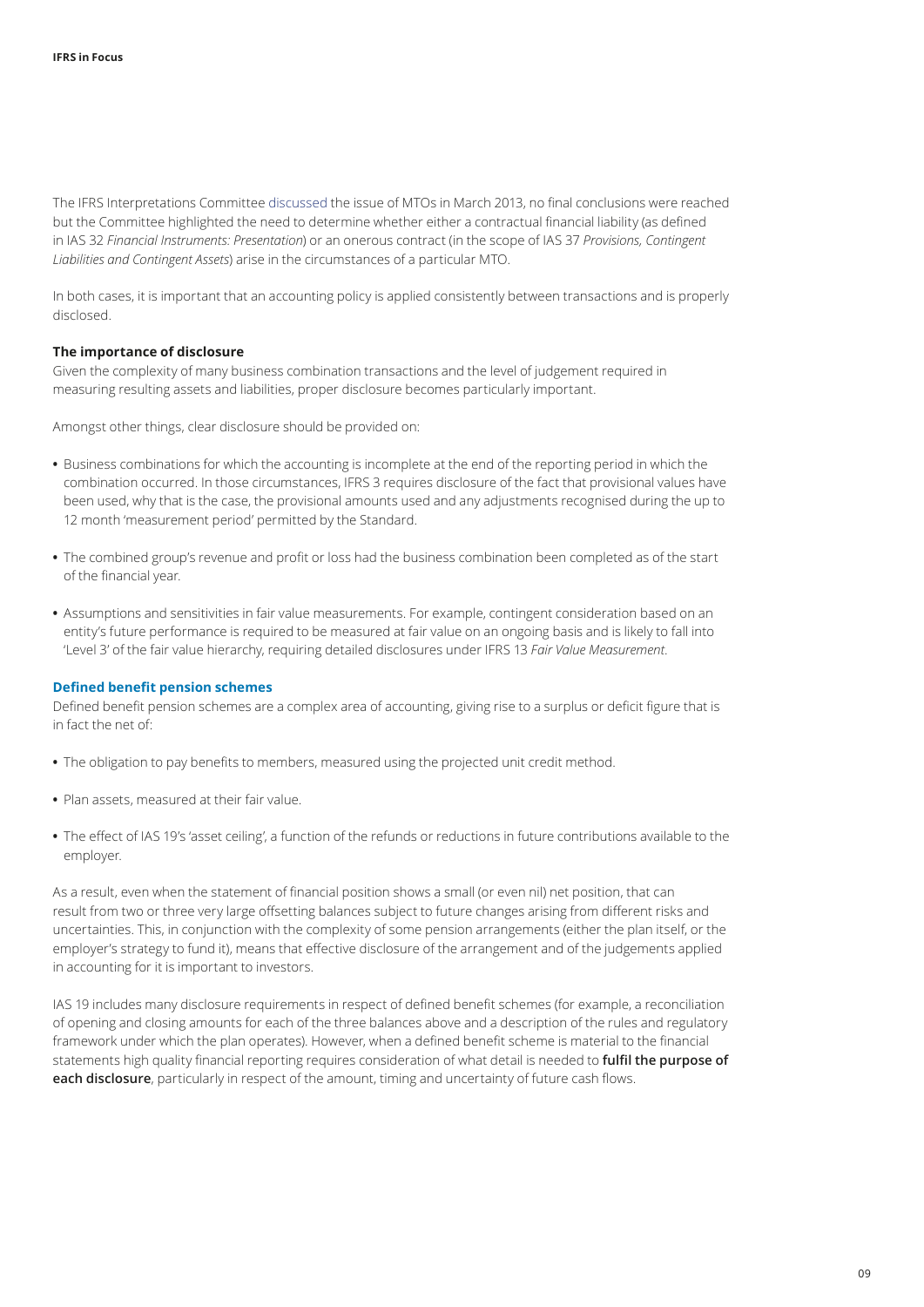- **• At a minimum**, IAS 19 requires disclosure of the expected contributions to be paid in the next accounting period. A fuller understanding of the funding arrangements affecting future contributions can be provided by disclosure of:
	- Expected contributions for subsequent years, distinguishing between deficit remedy payments and payments relating to current service.
	- The system for revision of contribution levels, often as part of a funding valuation exercise.
	- Any interdependencies between pension contributions and other transactions. For example, it can be the case that, to ensure plan members are not disadvantaged, increased levels of dividend payments require an increase in contributions to an entity's pension scheme.
- **•** A sensitivity analysis is required for each significant actuarial assumption (e.g. discount rate, inflation forecast and mortality rates). In uncertain times, the level of variation in these amounts that is deemed '**reasonably possible**' should be reassessed at each reporting date.
- **• Asset‑liability matching strategies** (for example, longevity swaps) are becoming more common and more complex. Effective disclosure includes not just the existence of such arrangements but also of the underlying nature of such instruments and the means by which they are valued.

In respect of plan assets more generally, an appropriate level of disaggregation (beyond simply quoted and unquoted assets) can provide valuable insight into a plan's investment strategy and the risks to which it is exposed.

Due to the requirements of IAS 19 and of IFRIC 14 *IAS 19 – The Limit on a Defined Benefit Asset, Minimum Funding Requirements and their Interaction* in respect of the effect of the asset ceiling and the complexity of many funding requirements, a significant level of judgement can be required in determining whether a net surplus (or, indeed, liability for a minimum funding requirement) should be recognised. In circumstances where this is relevant, a clear description (as per paragraph 122 of IAS 1) of the judgements made in respect of this accounting requirement should be provided. This will often need to cover the assessment of **trustees' rights** to either enhance members' benefits or wind up the plan before making any payment back to the employer.

#### **Discount rate in a country that has adopted another country's currency**

The [June 2017 IFRIC Update](http://www.ifrs.org/news-and-events/updates/ifric-updates/june/) reported an agenda decision by the IFRS Interpretations Committee on the determination of a discount rate for defined benefit obligations in a country that has adopted another currency as its official or legal currency (the question submitted to the Committee was in respect of Ecuador where the U.S. dollar is used).

In determining an appropriate discount rate, it is first necessary to consider whether there is a deep market in high quality corporate bonds. If so, the yield on such bonds is used as a discount rate. If not, a government bond yield is used.

The Committee concluded that the consideration of whether there is a deep market in high quality corporate bonds should be made at a *currency* level, not limited to the *country* in which the entity operates. As such, an entity will need to assess whether there is a deep market in high quality corporate bonds denominated in their currency in other jurisdictions and only if this is not the case revert to use of a government bond yield.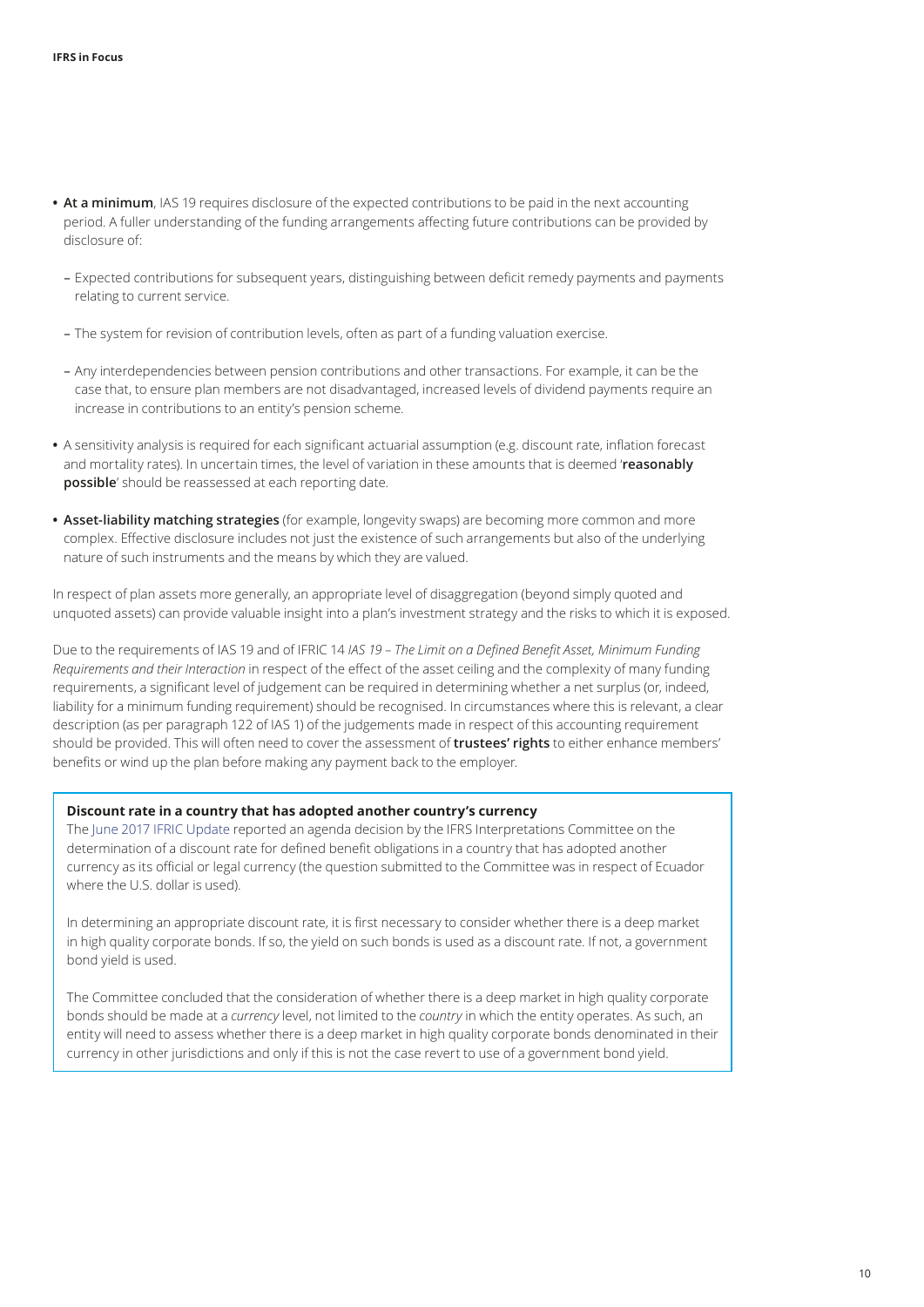#### <span id="page-10-0"></span>**Reporting the effects of income tax**

The reporting of income tax remains an area of high focus, both from the point of view of quality reporting on, for example, the effects of uncertain tax positions and possible future changes to an entity's effective tax rate, but more generally as a result of regulatory and media scrutiny of entities' tax affairs.

Many generic elements of quality financial reporting are relevant to income tax. For example:

- **• Accounting policies** related to tax should be clear, specific to the entity's circumstances and should address all key issues including the recognition and measurement of uncertain tax positions, if relevant.
- **•** Income tax is a common source of **estimation uncertainty**, particularly in respect of uncertain tax positions to be disclosed in accordance with IAS 1. Significant risks of material adjustment in the next financial year should be disclosed, including quantitative information such as sensitivities or ranges of possible outcomes. The possibility of material adjustments in later periods is also valuable information which could be included in, for example, the tax note.
- **•** If the annual report includes a **narrative on performance in the year** such as an MD&A or operating review, this should include appropriate discussion of tax, particularly on variances in and expectations of the effective tax rate.

The effective tax rate reconciliation required by IAS 12 should also be prepared carefully so that it provides clear information about the key factors affecting the effective tax rate and its sustainability in the future. This can be achieved by describing the nature of reconciling items and why they have arisen and by distinguishing clearly between significant one‑off or unusual items and those that are expected to recur. In addition, care should be taken over the treatment of 'prior year' tax adjustments in terms of whether they represent a change of estimate to be accounted for in the current year or an error in the previous year's tax accounting that, if material, may need to be adjusted retrospectively.

#### **Interest and penalties relating to income taxes**

The [September 2017 IFRIC Update](http://www.ifrs.org/news-and-events/updates/ifric-updates/september-2017/) reported an agenda decision by the IFRS Interpretations Committee on the treatment of interest and penalties charged by a tax authority for late payment of an income tax liability. The Committee concluded that the determination of whether such a cost is within the scope of IAS 12 *Income Taxes* (and, as a result, presented within the tax line in profit or loss) or IAS 37 *Provisions, Contingent Liabilities and Contingent Assets* (and, as a result, presented as an operating or finance cost) is not an accounting policy choice but should be considered based on the circumstances in which the interest or penalty arose.

This judgement should be based on whether interest and/or penalties can be seen as forming part of a larger tax position (for example, if interest or penalties are accepted as a cost of delaying payment to avoid prejudicing the overall tax position).

Regardless of the judgement reached, information about material interest and penalties should be disclosed.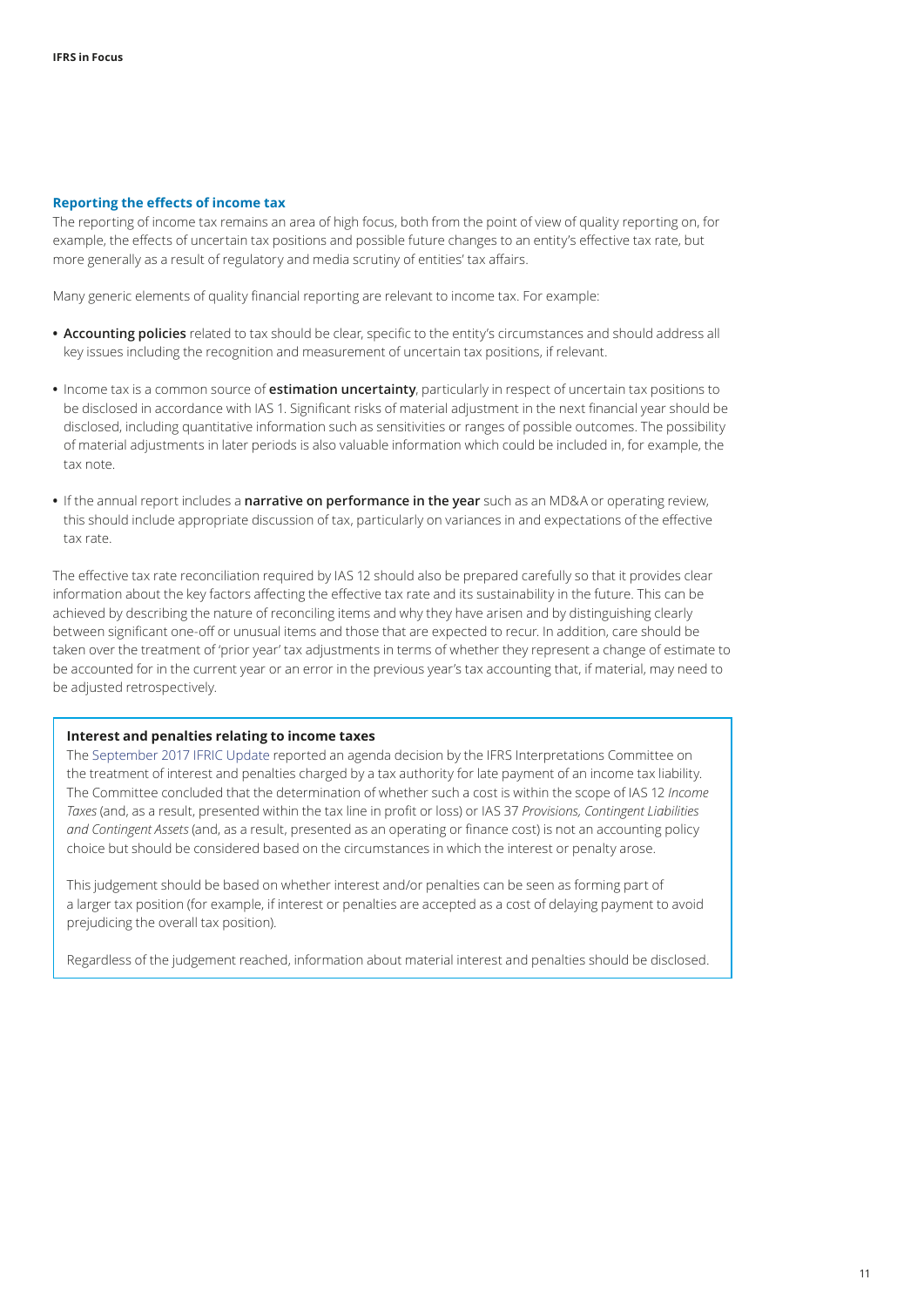#### **Uncertain tax positions**

IFRIC Interpretation 23 *Uncertainty over Income Tax Treatments* was published in 2017 and whilst it is not mandatorily effective until 2019 the conclusions it reaches are consistent with and do not add to already effective accounting standards. As such, they provide an appropriate approach to dealing with uncertain tax positions that can be applied immediately.

In brief, its conclusions are as follows:

- **•** Uncertainties in income tax liabilities or assets should be reflected in recognising a tax liability or asset only when payment or recovery becomes probable.
- **•** Judgement is required in identifying the unit of account to be applied in making this judgement (i.e. whether there is a single tax uncertainty or group of related uncertainties).
- **•** Full 'detection risk' (i.e. all relevant information being available to the tax authorities) is assumed in making these judgements.

To the extent that preparers' current practices are inconsistent with the conclusions above, they should, as discussed above in the context of IFRS 9, IFRS 15 and IFRS 16, provide disclosure on the likely effects of applying IFRIC 23.

#### **Recognition of deferred tax assets**

IAS 12 requires entities to recognise a deferred tax asset derived from deductible tax differences and unused tax losses (even if the entity is currently loss making) over and above the level of deferred tax liabilities relating to the same taxation authority and taxable entity provided that it is probable that the entity will generate future taxable profits to utilise the benefit from them. In many cases, the assessment as to whether the entity will generate future taxable income involves the use of significant judgement, for example the time period considered (which should be based on the facts and circumstances of the entity rather than an arbitrary limit), tax planning strategies, impact of future contracts etc.

Entities are required to disclose the judgements made and evidence that supports the recognition of those deferred tax assets. For example, where an entity is loss making, disclosure of the evidence over the availability of future profits to support a deferred tax asset is required.

#### **Reforms to the U.S. Tax Code**

On 2 December 2017, the Tax Cuts and Jobs Act was passed by the United States Senate. The bill includes a suite of amendments to the Internal Revenue Code, including a reduction in corporate tax rate from a maximum of 35% to a flat 20% rate.

The changes included are complex and, as a result, their effect will differ depending on each entity's circumstances. At the time of writing, the bill had not been approved by the President and it was not clear whether this would occur during 2017 (resulting in substantive enactment of those changes and, therefore, changes to recognised tax balances).

Entities affected by the U.S. tax regime should consider any accounting or disclosure impacts of these changes on their 2017 annual reports. Deloitte in the United States is monitoring the progress of the bill and will be providing updates via [www.usgaapplus.com.](https://www.iasplus.com/en-us)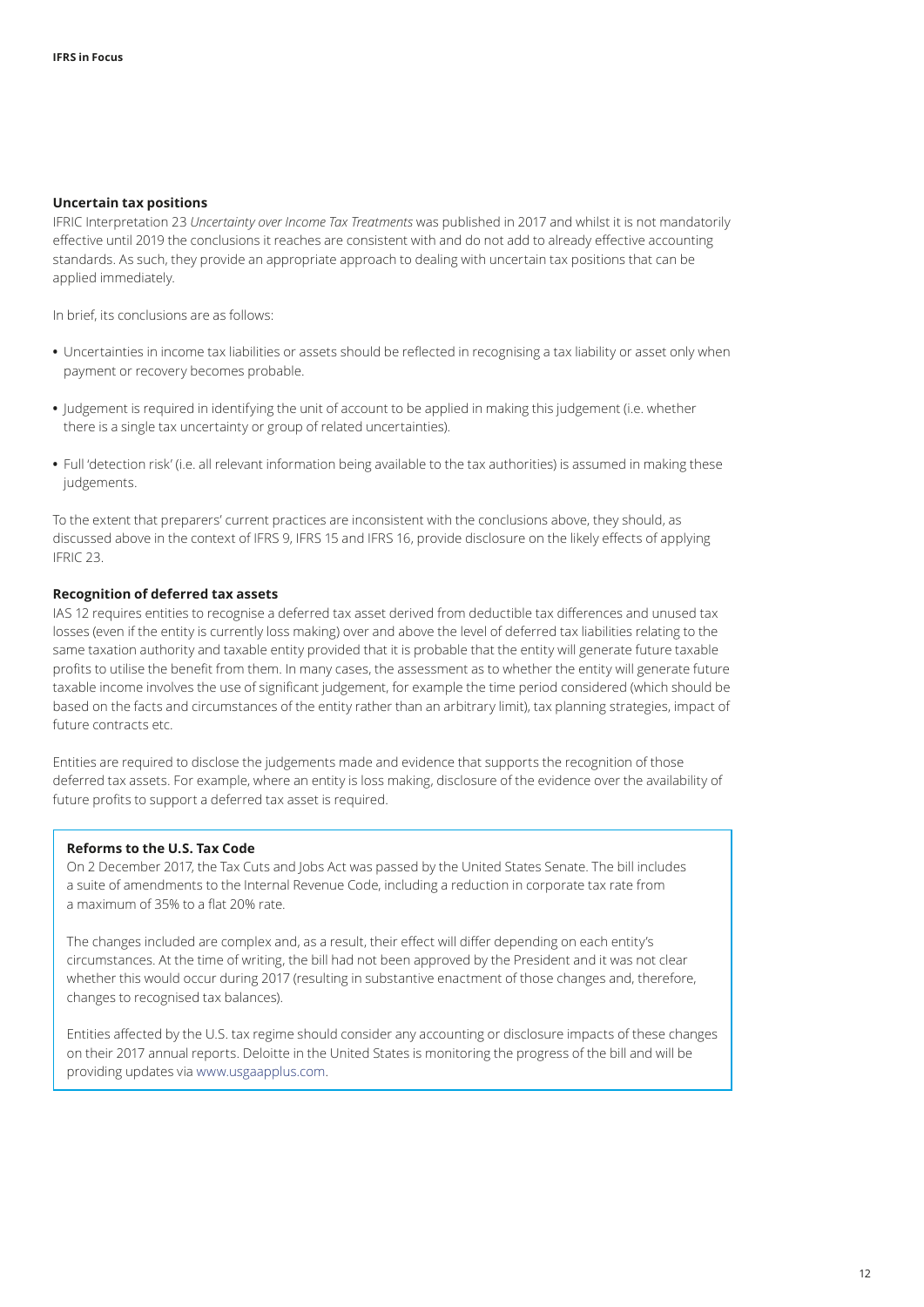#### <span id="page-12-0"></span>**Impairment reviews**

The performance and disclosure of impairment reviews remains an area of regulatory challenge. In addition to the annual review required for goodwill and intangible assets with indefinite useful lives, it is first necessary to consider what impairment reviews are necessary by considering whether indicators of impairment exist. It is also a requirement of IAS 36 *Impairment of Assets* that for assets previously impaired (other than goodwill, for which an impairment can never be reversed) an assessment is made of whether that impairment may no longer exist and, therefore, that review for reversal of impairment should be made. A critical part of this assessment is determining the level at which an impairment review should be performed, which can be at:

- **•** The level of an **individual asset**, if that asset's recoverable amount can be determined.
- **•** If that is not possible, because the asset's value‑in‑use cannot be estimated as close to its fair value less costs of disposal and it does not generate cash inflows that are largely independent of those from other assets, at the level of a **cash‑generating unit** (being the smallest identifiable group of assets that generates largely independent cash inflows).
- Only for impairment reviews of goodwill, at the level of a **group of cash-generating units** that represents the lowest level (not larger than an operating segment as defined in IFRS 8) at which goodwill is monitored for internal management purposes.

It should be noted that this assessment will be largely fact based, in particular that the identification of a cash‑generating unit should be based on an objective assessment of whether there is significant interdependence between cash inflows from one asset or location and from another. The level at which the entity monitors its business is only relevant to the grouping of cash-generating units for the purposes of goodwill testing.

Once it is determined that an impairment (or reversal) review should be performed and the individual asset, cash-generating unit or group of cash-generating units to which goodwill is allocated has been identified, it is important to consider carefully all inputs into a calculation of either value-in-use or fair value less costs to sell. For both, this can be based on a discounted cash flow calculation, in which case both cash flow forecasts and the discount rate(s) then applied to them will need to be assessed. An appropriate discount rate should also be applied to each cash‑generating unit (or group of cash‑generating units) rather than the same rate being applied across an entity. Assumptions used in applying, for example, a market or cost approach to determining fair value will also need to be considered carefully.

In terms of disclosure, the following should be considered:

- **•** Key assumptions behind value‑in‑use calculations (not restricted to discount and terminal growth rates), IAS 36 *Impairment of Assets* requires disclosure of the approach to determining those assumptions should be disclosed.
- **•** A quantified sensitivity analysis is required when a reasonably possible change in assumptions would result in impairment of goodwill.
- **•** The reasons for significant changes in, for example, discount rates compared to previous years should also be explained.

#### <span id="page-12-1"></span>**Capital management disclosures**

In fulfilling the requirements of paragraph 134 of IAS 1, 'boilerplate' capital management policies and unclear explanations of objectives, policies and processes for managing capital should be avoided. This can be an issue in particular for entities that are subject to externally imposed capital requirements, who should consider carefully how they manage capital and the role that regulatory capital requirements play in that management.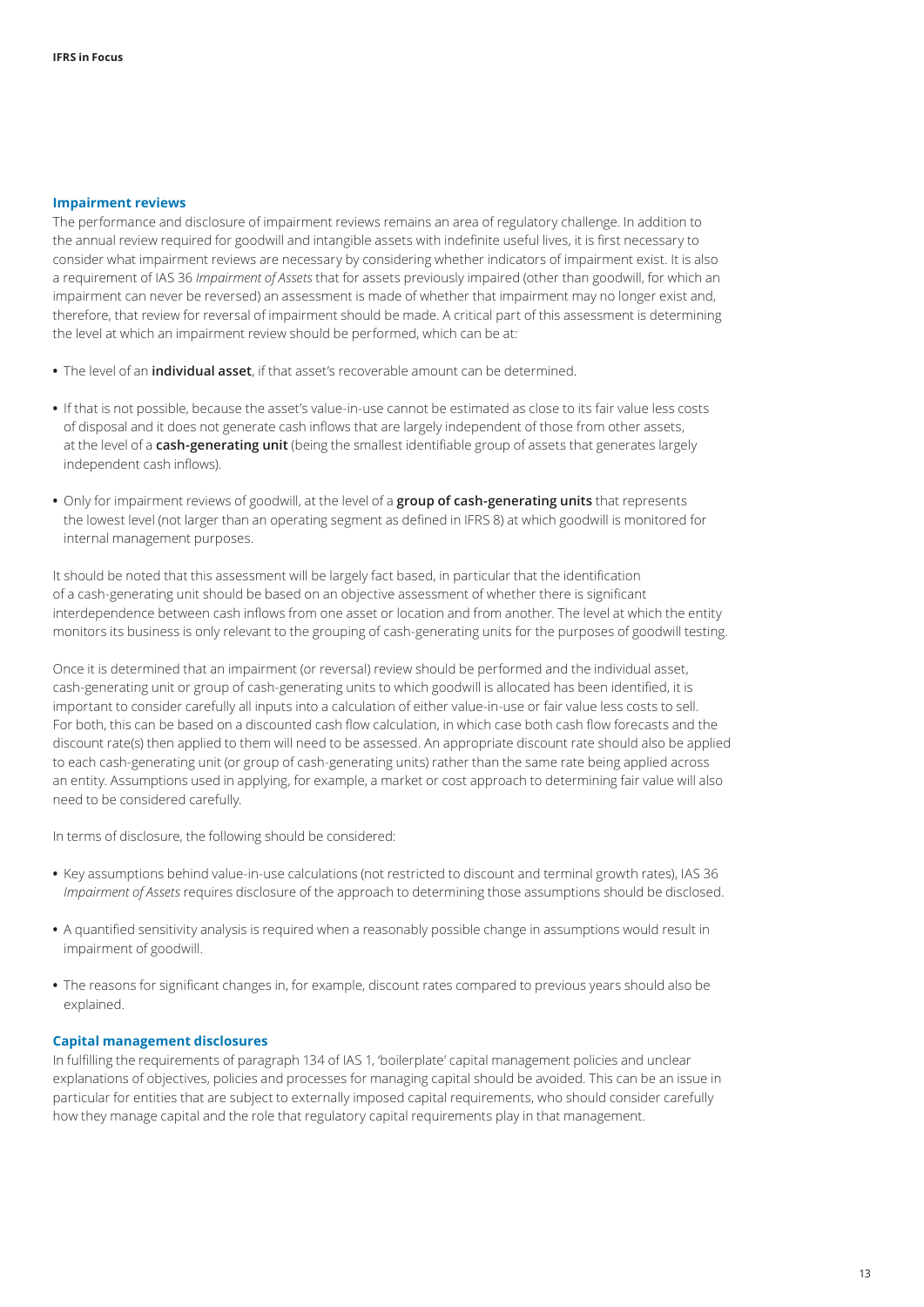#### <span id="page-13-0"></span>**'Brexit' and 2017 annual reports**

Given its economic significance and range of possible effects on businesses both in the UK and those with an interest in the UK economy (through for example a UK subsidiary, or British customers or suppliers) many entities have already begun to discuss the possible effects of 'Brexit' within their corporate reporting. To date, this has primarily been reported in relatively general terms, noting that it is still too early to measure the longer term effects on particular businesses.

It is important, however, that as the landscape develops entities continue to refine their analysis of the potential impacts and, as they do so, continue to provide more detailed and more entity-specific discussion of these impacts in their corporate reporting. Such a discussion could be included in an entity's narrative reporting as part of, depending on the requirements applicable in its jurisdiction, a discussion of the entity's business model or the risks which it faces. When relevant, effects of 'Brexit' that an entity might already be experiencing in discussions of performance in 2017 should also be included in discussing an entity's performance in 2017.

Within the financial statements themselves, such uncertainties could be relevant to disclosure of sources of estimation uncertainty and to the parameters of 'reasonably possible' changes used in sensitivity analyses of fair value measurements, market risks (for example, foreign currency rates) on recognised financial assets and liabilities and impairment reviews.

As noted in a [Deloitte IFRS in Focus](https://www.iasplus.com/en/publications/global/ifrs-in-focus/2017/uk-exit-eu) the triggering of 'Article 50' did not constitute substantive enactment of any changes to existing tax law, meaning that current and deferred tax should be measured based on the basis of that existing law.

As with other economic events, changes in tax law should be accounted for when they occur rather than being anticipated based on an expectation of possible future change. Tax accounting is, however, unusual in that a change in tax law applies to all entities simultaneously, and thus provides a single 'trigger point' for changes in tax accounting. Other accounting that may occur, directly or indirectly, as a result of 'Brexit' are likely to be more entity-specific, resulting from events or decisions particular to an individual entity: for example, a restructuring provision will be recognised when the entity's plans have reached the point at which the criteria in IAS 37 have been met.

#### <span id="page-13-1"></span>**Climate related financial risks disclosures**

In June 2017, the Task Force on Climate-related Financial Disclosures (TCFD), a body set up by the Financial Stability Board, published its [final recommendations](http://www.fsb.org/wp-content/uploads/P290617-5.pdf) for effective disclosure of climate-related financial risks.

The TCFD recommends inclusion in mainstream corporate reporting of information on:

- An entity's governance structure in respect of climate-related risks and opportunities.
- **•** The actual and potential impacts of changes in climate on business, strategy and financial planning. This is expected to take into account a scenario of a 2°C increase in global temperatures.
- How the organisation identifies, assesses and manages climate-related risks.
- The metrics and targets used in assessing and managing climate-related risks and opportunities.

Over 100 CEOs of large, multi-national organisations have [publicly stated](https://www.fsb-tcfd.org/statement-support-supporting-companies-june-2017/) their support for the TCFD's initiative and urged other entities to support better disclosures of climate‑related risks and opportunities.

A [Deloitte 'IFRS in Focus' publication](https://www.iasplus.com/en/publications/global/ifrs-in-focus/2017/tcfd-final-report) provides more detail on TCFD's recommendations.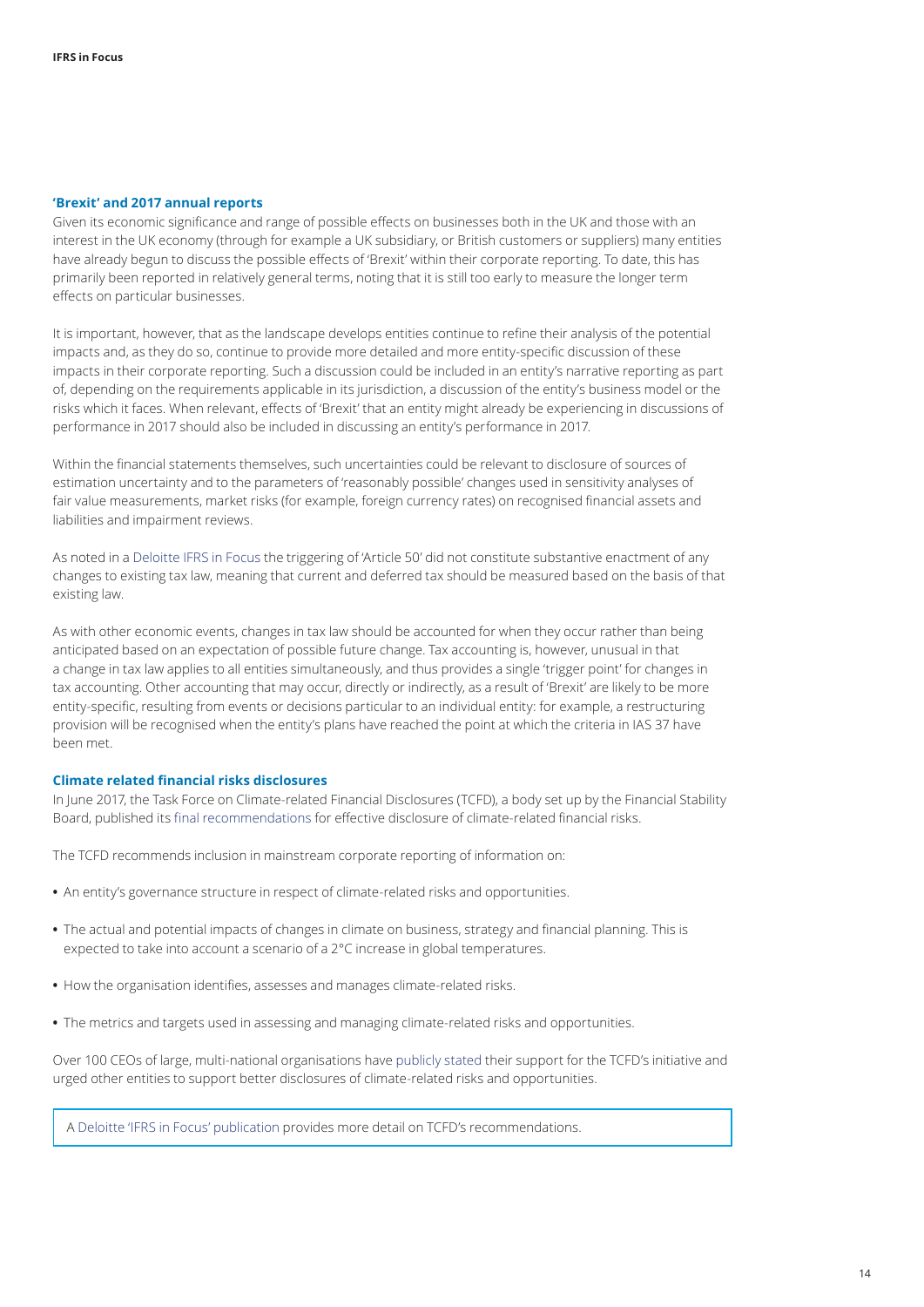#### **New and revised IFRSs mandatorily effective for years ending 31 December 2017**

Further detail on the new and revised standards discussed below is available at:

http://www.iasplus.com/en/tag-types/global/newsletters/ifrs-in-focus

## **IFRS Amended Standards:**

Amendments to IAS 12 – [Recognition of Deferred Tax Assets for Unrealised Losses](https://www.iasplus.com/en/publications/global/ifrs-in-focus/2016/ias-12-amendments)

Amendments to IAS 7 – [Disclosure Initiative](https://www.iasplus.com/en/publications/global/ifrs-in-focus/2016/ias-7-amendments)

Amendment to IFRS 12 issued in the [Annual Improvement Cycle 2014‑2016](https://www.iasplus.com/en/publications/global/ifrs-in-focus/2016/interpretation-amendments)

#### **Amendments to IAS 12** *Income Taxes* **– Recognition of Deferred Tax Assets for Unrealised Losses**

The amendments to IAS 12 clarify that unrealised losses on debt instruments measured at fair value for financial reporting purposes but at cost for tax purposes can give rise to a deductible temporary difference and how such a temporary difference should be assessed in determining whether a deferred tax asset should be recognised.

#### **Amendments to IAS 7** *Statement of Cash Flows* **– Disclosure Initiative**

The amendments to IAS 7 require disclosure of both cash and non-cash changes in liabilities arising from financing activities (being liabilities for which cash flows were, or future cash flows will be, classified as being from financing activities).

#### **Amendments to IFRS 12 Disclosure of** *Interests in Other Entities* **issued in the Annual Improvements Cycle 2014‑2016**

The amendments to IFRS 12 introduced in the 2014‑2016 annual improvement cycle clarify that all requirements of that Standard (other than those covered by an existing exemption from disclosure of summarised financial information on interests in subsidiaries, joint ventures and associates) apply to interests classified as held for sale or discontinued operations in accordance with IFRS 5 *Non‑current Assets Held for Sale and Discontinued Operations*.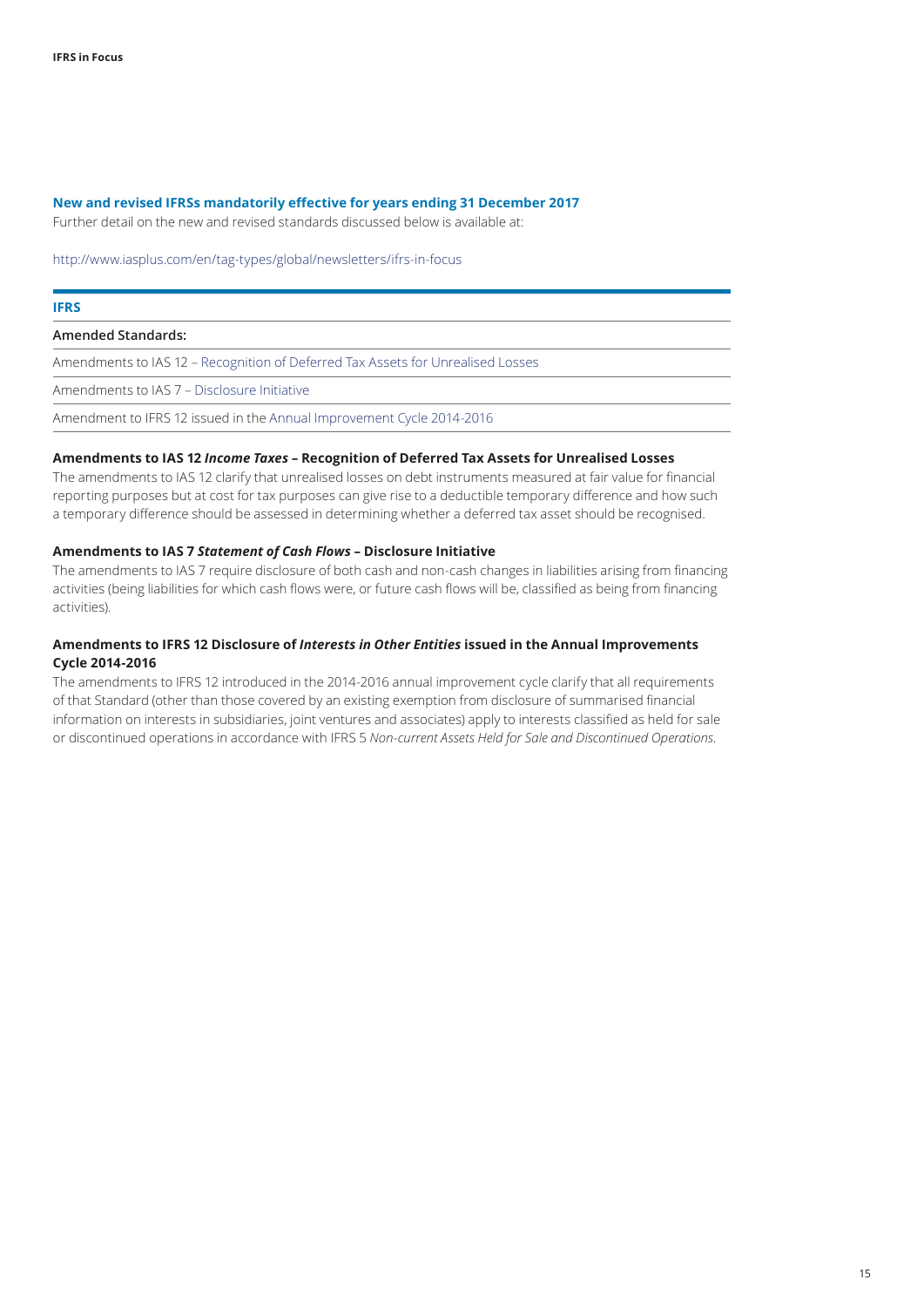#### <span id="page-15-0"></span>**IFRS Interpretations Committee agenda decisions in 2017**

Along with its activity developing formal interpretations of IFRSs and proposing that the IASB make amendments to Standards, the IFRS Interpretations Committee regularly publishes summaries of issues that it has decided not to add to its agenda, often accompanied by a discussion of the accounting issue submitted.

Whilst the commentary included in an agenda decision is not formally part of IFRSs, it is an important source of guidance that should be carefully considered when selecting a suitable accounting policy. In many jurisdictions there is an expectation from regulators that agenda decisions will be considered.

In 2017, the following agenda decisions have been published by the Committee.

|                        | IFRS 10 – Investment entities and subsidiaries                                                                        |  |  |
|------------------------|-----------------------------------------------------------------------------------------------------------------------|--|--|
| March IFRIC Update     | IAS 12 - Deferred taxes when acquiring a single-asset entity that is not a business                                   |  |  |
|                        | IAS 28 - Fund manager's assessment of significant influence                                                           |  |  |
|                        | Commodity loans                                                                                                       |  |  |
| June IFRIC Update      | IAS 19 - Discount rate in a country that has adopted another country's currency                                       |  |  |
|                        | IAS 32 - Centrally cleared client derivatives                                                                         |  |  |
|                        | IAS 33 – Tax arising from payments on participating equity instruments                                                |  |  |
|                        | IAS 41 - Biological assets growing on bearer plants                                                                   |  |  |
| September IFRIC Update | IFRS 1 - Subsidiary as a first-time adopter                                                                           |  |  |
|                        | IFRS 9 - Financial assets eligible for the election to present changes in fair value in<br>other comprehensive income |  |  |
|                        | IAS 12 - Interest and penalties relating to income taxes                                                              |  |  |
|                        | IAS 38 - Goods acquired for promotional activities                                                                    |  |  |
| November IFRIC Update  | IFRS 3 – Acquisition of a group of assets                                                                             |  |  |
|                        |                                                                                                                       |  |  |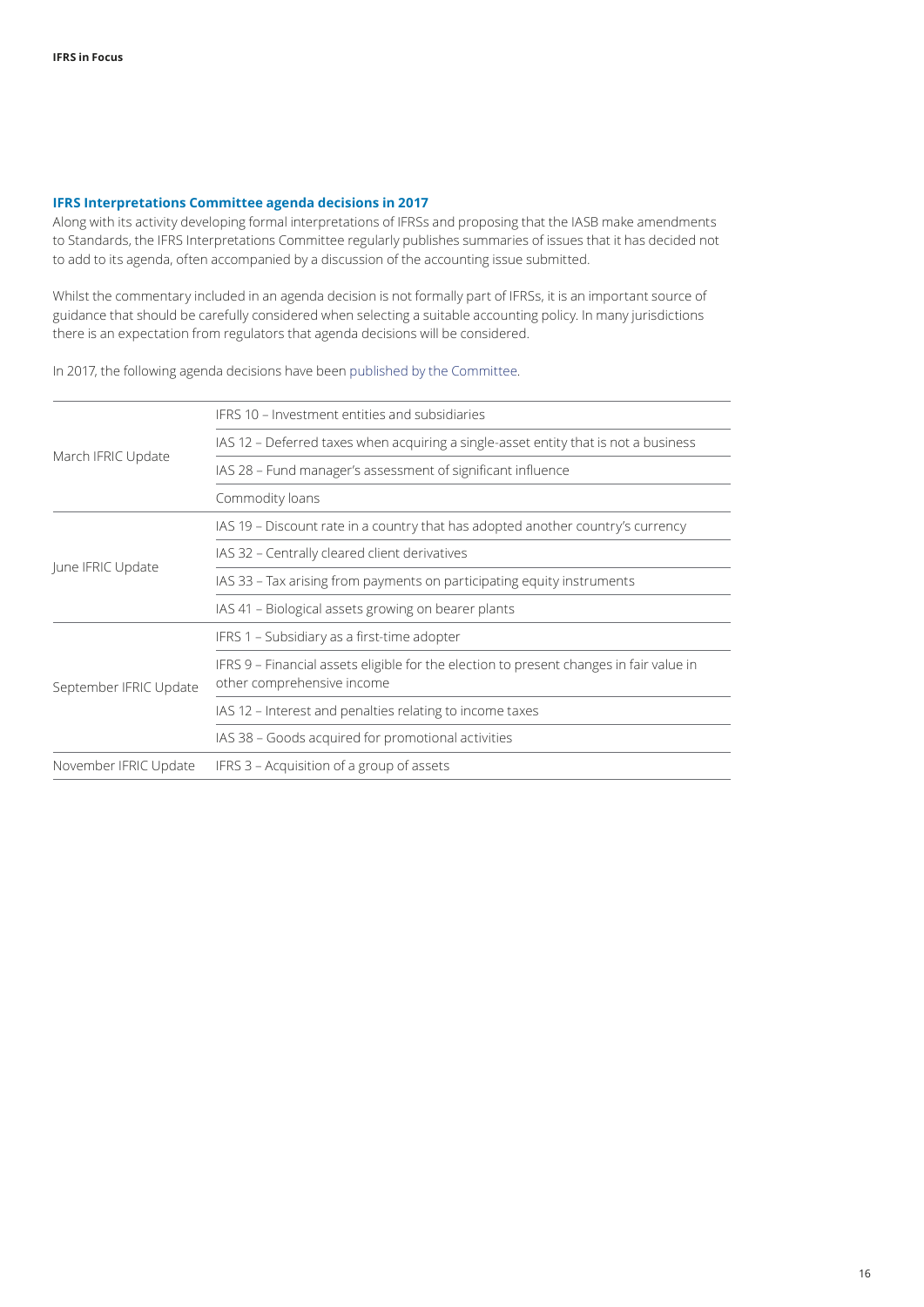#### **New and revised IFRSs available for early adoption in years ending 31 December 2017**

Paragraph 30 of IAS 8 *Accounting Policies, Changes in Accounting Estimates and Errors* requires entities to consider and disclose the potential impact of new and revised IFRSs that have been issued but are not yet effective. As discussed above, the sufficiency of these disclosures (particularly as they relate to IFRS 15 on revenue and IFRS 9 on financial instruments) is a current area of regulatory focus.

The list below reflects a cut-off date of 30 November 2017. The potential impact of the application of any new and revised IFRSs issued by the IASB after that date but before the financial statements are issued should also be considered and disclosed.

Consideration should always be given to the effect of any local endorsement or other regulatory or legal processes on an entity's ability to early adopt an IFRS.

| <b>IFRS</b>                                     | <b>Effective date</b> |  |
|-------------------------------------------------|-----------------------|--|
| New Standards                                   |                       |  |
| <b>IFRS 9 - Financial Instruments</b>           | 1 January 2018 $*$    |  |
| IFRS 15 – Revenue from Contracts with Customers | 1 January 2018        |  |
| IFRS 16 - Leases                                | 1 January 2019        |  |
| <b>IFRS 17 - Insurance Contracts</b>            | 1 January 2021        |  |

#### **Amended Standards**

| Amendments to IFRS 10 and IAS 28 – Sale or Contribution<br>of Assets between an Investor and its Associate or Joint<br>Venture | The JASB decided in December 2015 to defer<br>indefinitely the effective date of these amendments. |
|--------------------------------------------------------------------------------------------------------------------------------|----------------------------------------------------------------------------------------------------|
| Clarifications to IFRS 15 Revenue from Contracts with<br>Customers                                                             | 1 January 2018                                                                                     |
| Amendments to IFRS 2 – Classification and Measurement<br>of Share-based Payment Transactions                                   | 1 January 2018                                                                                     |
| Amendments to IFRS 4 – Applying IFRS 9 Financial<br>Instruments with IFRS 4 Insurance Contracts                                | 1 January 2018                                                                                     |
| Amendments to IFRS 1 and IAS 28 issued in the Annual<br>Improvement Cycle 2014-2016                                            | 1 January 2018                                                                                     |
| Amendments to IAS 40 – Transfers of Investment Property                                                                        | 1 January 2018                                                                                     |
| Amendments to IFRS 9 – Prepayment Features with<br><b>Negative Compensation</b>                                                | 1 January 2019                                                                                     |
| Amendments to IAS 28 - Long-term interests in Associates<br>and Joint Ventures                                                 | 1 January 2019                                                                                     |

#### **IFRIC Interpretations**

| IFRIC 22 – Foreign Currency Transactions and Advance<br>Consideration | 1 January 2018 |
|-----------------------------------------------------------------------|----------------|
| IFRIC 23 - Uncertainty over Income Tax Treatments                     | 1 January 2019 |

\* For periods beginning before 1 January 2018, previous versions of IFRS 9 may be adopted provided the relevant date of initial application is before 1 February 2015.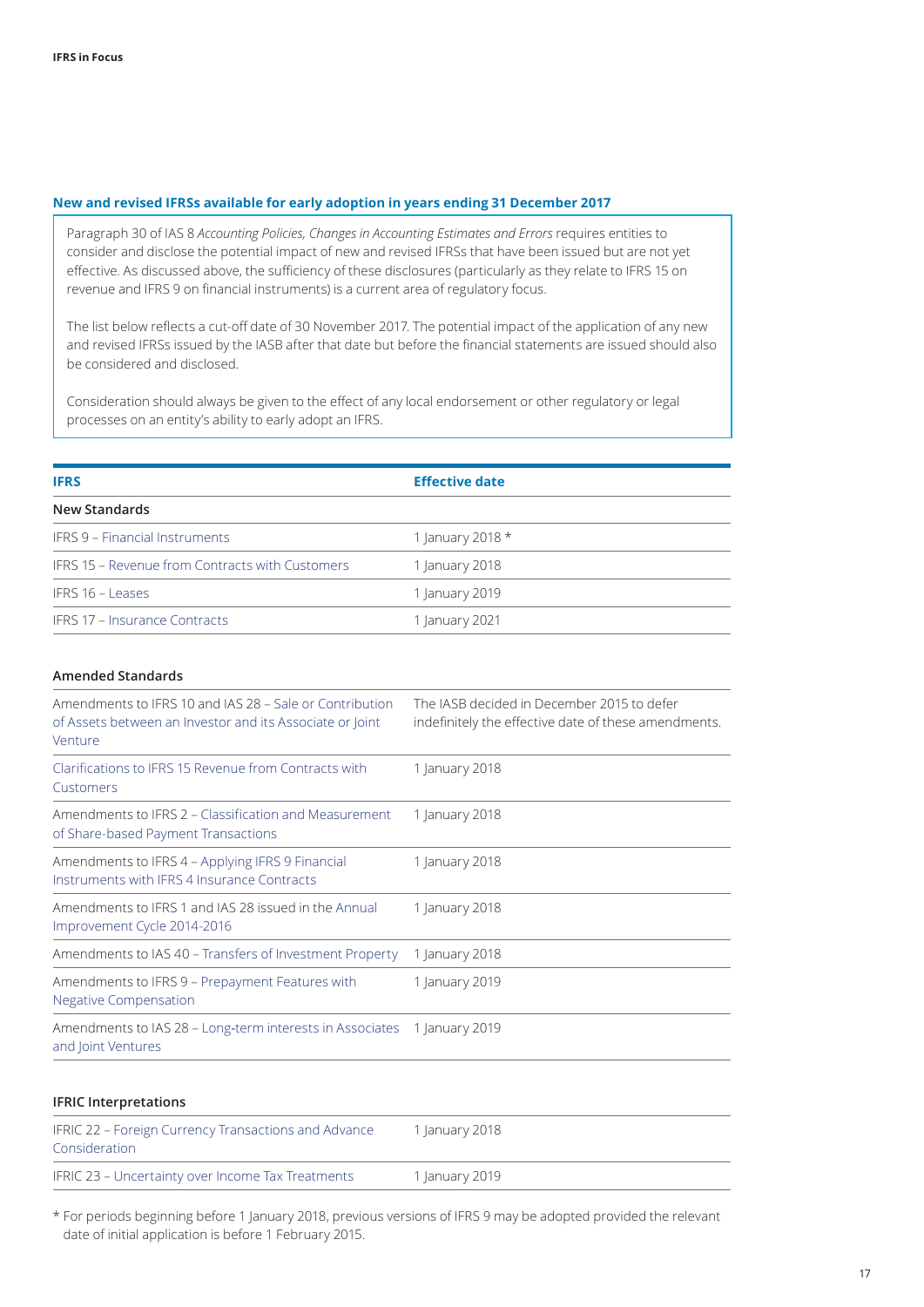The clarifications to IFRS 15 issued in April 2016 addressed a number of issues highlighted by discussions of the IASB and FASB's joint Transition Resource Group (TRG) for Revenue Recognition. Details of the group's discussions can be found [here.](https://www.iasplus.com/en/resources/ifrsf/advisory/trg)

A similar group, the IFRS Transition Resource Group for Impairment of Financial Instruments (ITG) has been instigated by the IASB to discuss issues arising from the expected loss-based impairment model of IFRS 9. Details of this group's discussions can be found [here.](https://www.iasplus.com/en/resources/ifrsf/advisory/itg)

A Transition Resource Group for Insurance Contracts has also been set up following publication of IFRS 17 with meetings scheduled to commence in 2018.